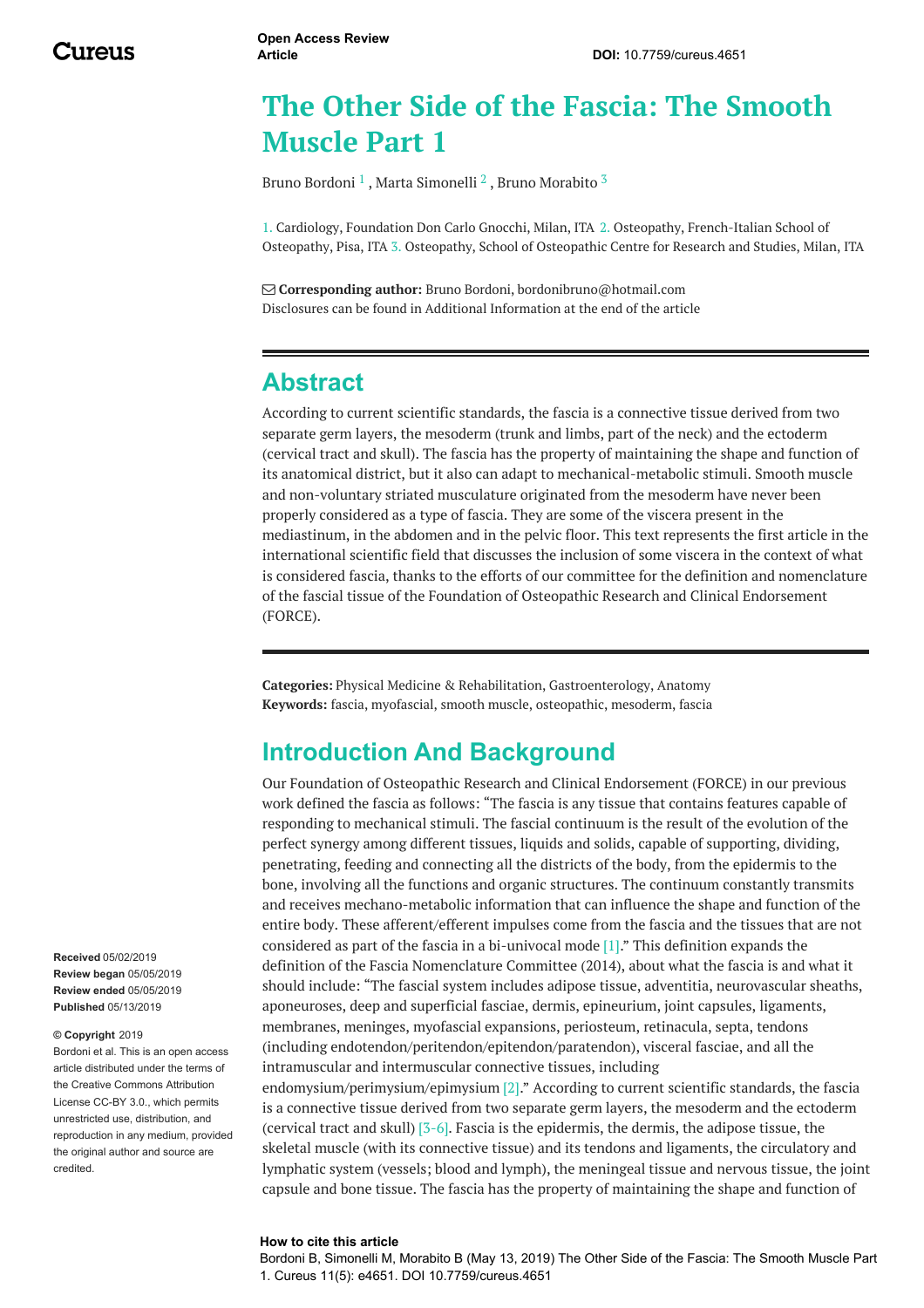## 117A119

its anatomical district, but it also can adapt to mechanical-metabolic stimuli, feeding the tissue [3-6]. Tissues consist of smooth muscle and non-voluntary striated musculature, originated from the mesoderm and with the properties described, they have never been properly considered. They are some of the viscera present in the mediastinum, in the abdomen and in the pelvic floor. The article highlights the presence of smooth and visceral striated muscle cells in different organs, underlying the mesodermal origin. Our committee of the Foundation of Osteopathic Research and Clinical Endorsement (FORCE), for the definition and nomenclature of the fascial tissue, discusses in this first article the inclusion of certain other viscera in the fascial field. This text continues with another article about heart embryological development, as well as muscles and collagen, concluding a scientific path to improve the definition of fascia.

## **Review**

#### **Gastrointestinal tract mesodermal development**

The mesodermal cells are organized into three sheets: paraxial mesoderm; intermediate mesoderm; lateral plate mesoderm. Paraxial mesoderm gives rise to somites, blocks of tissue running along both sides of the neural tube, which form muscle and the tissues of the back, the thorax and part of the neck, including connective tissue and the dermis. The gonads, kidney and reproductive tract are derived from intermediate mesoderm. The lateral plate mesoderm splits into parietal (somatic) and visceral (splanchnic) layers: the parietal layer forms the lateral body wall folds and the skeletal striated muscle, and the visceral mesoderm forms the walls of the gut tube [7]. The gastrointestinal tract forms from the endoderm (which gives rise to the epithelium) and the mesoderm. The mesoderm provides the form and contributes to the function of the apparatus, through smooth muscles, visceral striated muscles and other cells (mesenchymal cells, intestinal subepithelial myofibroblast). During gastrulation the wall of the gut is formed from the endoderm and the lateral plate mesoderm; the latter, with its inner portion, will surround the gut and will become the visceral mesoderm. At the same time, the neural crests will form the enteric system of the gastrointestinal complex. The mesoderm is essential for normal gut development (morphogenesis), because it transmits biochemical signals to the endoderm (for example fibroblast growth factor-4, bone morphogenetic proteins-4, forkhead box protein-1, small mother against decapentaplegic), which responds to the mesoderm through the Hedgehog (Hh) family; this type of signalling molecules transmits ontogenetic needs also to the endoderm. During development, these molecular interactions create the foregut (oesophagus, stomach, duodenum, liver, bile duct, pancreas, lungs and thyroid), the midgut (from which the portion of the jejunum, ileum, cecum and the ascending colon derive), and the hindgut (from which the transverse, descending and sigmoid colon and the rectum derive). This development begins in humans towards the end of the first quarter. The adult gastrointestinal system has very similar histology and can be divided into four concentric layers: mucosa, submucosa, muscle, and serious. The mucous membrane is the innermost layer, in contact with food. Its main functions are absorption, secretion and important digestion processes. It consists of an inner layer (epithelium) essential for the digestive processes, a basement membrane originated from the extracellular matrix, a lamina propria consisting of connective tissue and derived from the mesoderm, and a muscularis mucosae composed of several thin layers of smooth muscle fibres oriented in different ways (thanks to the mesoderm), propagating peristaltic waves. The submucosa (mesoderm) is a thin layer of connective tissue containing blood and lymphatic vessels and nerves that branch into the mucosa and in the muscularis externa. The muscular layer (mesoderm) is composed of smooth muscle fibres divided into an internal circular layer and an external longitudinal layer. Their coordinated contraction allows the bolus advancement, while the simultaneous contraction allows to mix food. The innermost layer has the function of preventing reflux. The serous membrane or adventitia (mesoderm) is the outermost connective tissue layer, that allows the passage of vessels and nerves. When the intestine is exposed in the abdominal cavity, the adventitia is called serous membrane (visceral peritoneum) and consists of a single layer of avascular flat nucleated cells, a simple squamous epithelium called mesothelium. When the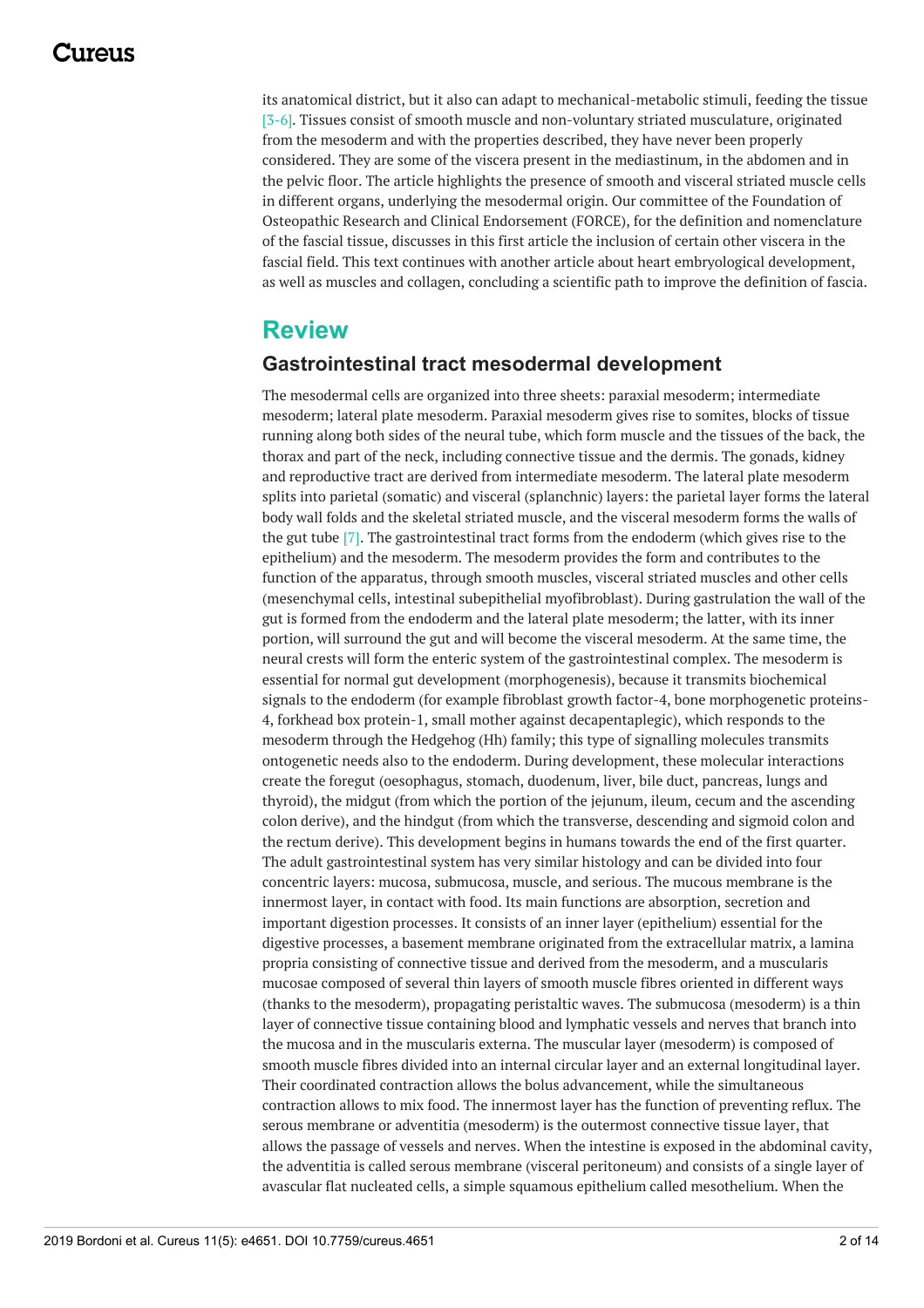## 111A11

bowel adheres to the walls of the abdominal cavity, the adventitia merges with the retroperitoneal tissues. The enteric plexus is present between the two layers, with the function of managing peristalsis. The epithelium is moved by mesenchymal-mesodermal cells, the intestinal subepithelial myofibroblast (ISEMFs); these are characterized by alpha-smooth muscle actin. The smooth muscles that give shape and function to the gastrointestinal tract are characterized by alpha and gamma-smooth muscle actin [8].

## **Cell, smooth muscle**

The smooth muscle cells, which make up the intestinal and mononuclear tube as for the vessels, can contract and generate strength, and be electrically excited. There are smooth cells that determine a slow or tonic force of contraction and remain contracted for a prolonged period of time, and smooth cells with a faster or phasic contractile capacity whose action is expressed in a faster but shorter time  $[9]$ . Currently, we do not know the exact mechanisms that generate different forces and behaviours in smooth muscle cells [9]. Smooth muscle cells resemble striated ones, as they have many proteins and similar functions, such as actin, desmin, calponin, vinculin, integrin. They adapt to mechanotransduction stimuli, influencing the cell itself and the extracellular environment around it, towards other cells or tissues; they do not have organized protein bands (striated) [9]. Their organization resembles an analog system [9] (Figure *[1](#page-3-0)*).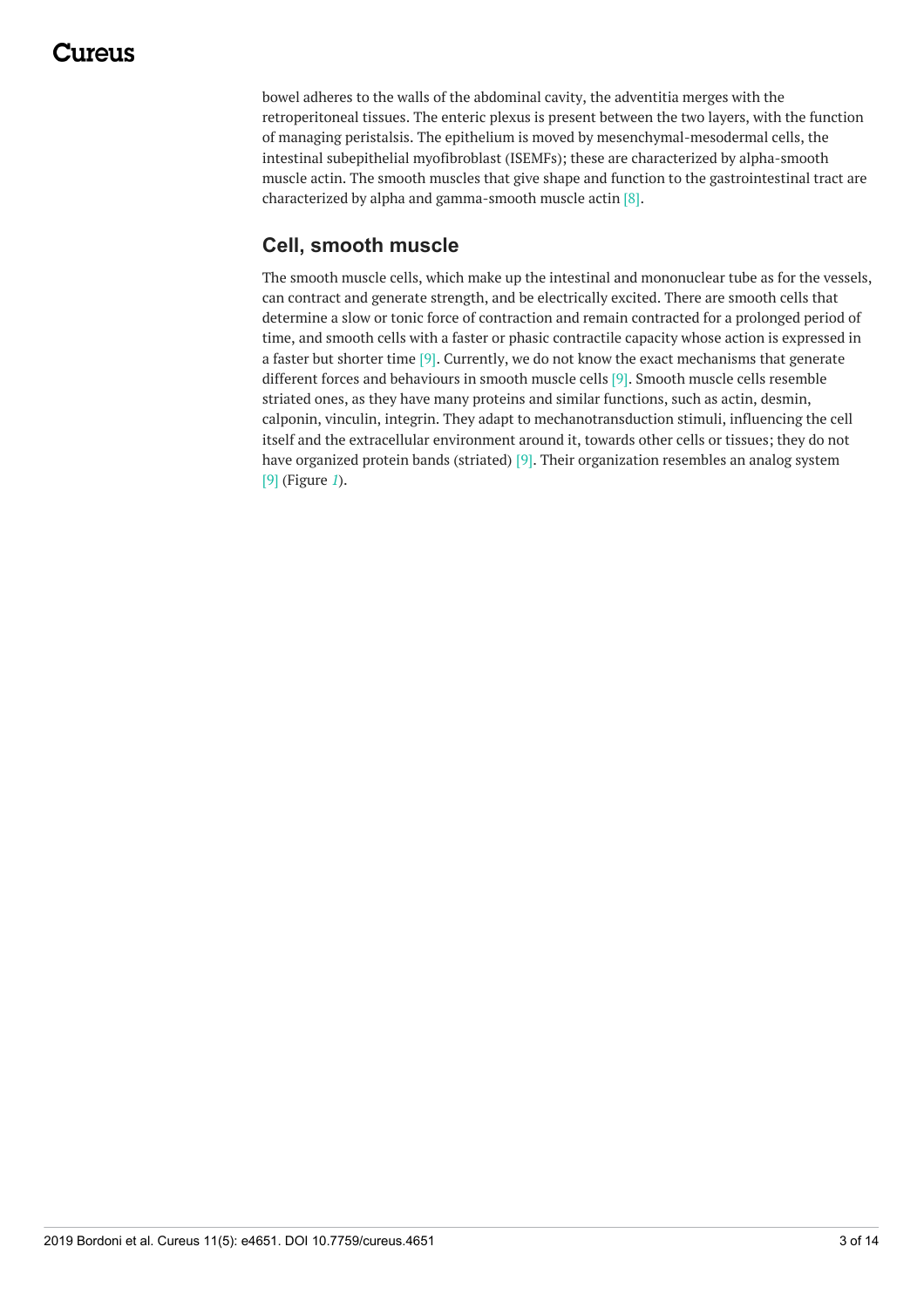## Jureus

<span id="page-3-0"></span>

**FIGURE 1: The image shows a bundle of fusiform smooth muscle cells. They are thickened in the middle area, where the nucleus resides.**

The forces acting on the intestinal tube when food passes and stimulating mechanotransduction responses of smooth muscle cells are related to tangential transient forces generated on the internal mucosa (shear stress), and to forces linked to food pressure against the walls of the digestive tube (circumferential stretch). Shear stress mainly affects the more superficial smooth muscles, while the second one mainly concerns the outer cells. The smooth cells of the gastric system can expand their volume (temporarily or permanently) towards other smooth cells or other cellular structures, such as enteric or axonal ones, through interaction or incorporation; this mechanism allows them to gain faster information and faster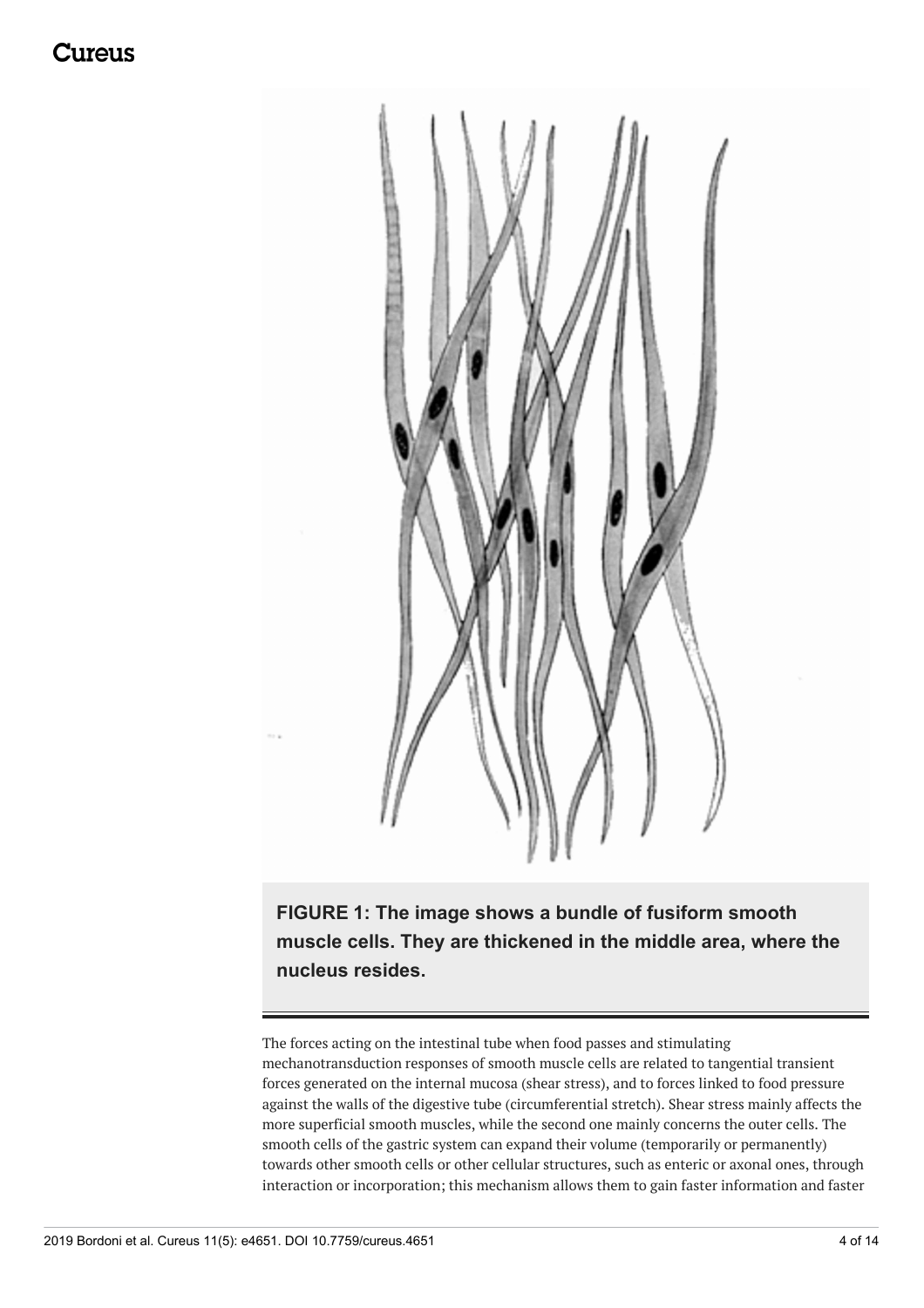adaptation [10]. Smooth cells can hypertrophy and undergo hyperplasia, depending on the mechanical and metabolic stimulus. Within the circular or longitudinal layers, there are other cells, such as fibroblasts, pericytes, telocytes and mast cells [10]. Smooth muscle cells are fundamental during development because they create an organization that allows the enteric cells to position themselves correctly and to maintain their position; the smooth cells allow the enteric system to function properly in the adult stage [11]. The possibility of emphasizing the contraction force produced towards the whole gastric tree (peristalsis) is given by the presence of some cells among the smooth cells: the interstitial cells. These cells form gap junctions between smooth muscle cells and are divided into two subclasses; the former is defined as ckit+ interstitial cells of Cajal (also called telocytes), while the latter is known as plateletderived growth factor receptor (APDGFR $\alpha$ +). The interstitial cells are found among muscular layers of the gastric tube [12].

#### **Involuntary striated cells of the gastric tube**

The gastrointestinal tract starts at the mouth and ends at the anus. The pharynx is a musculomembranous tube leading from the oral and nasal cavities in the head to the oesophagus, the larynx, and the middle ear. The muscles of the pharynx are striated muscles divided into two muscular layers: the outer circular layer (superior constrictor muscle, middle constrictor muscle and inferior constrictor muscle) that constricts to propel bolus downwards, and the inner longitudinal layer (the salpingopharyngeus muscle, that opens the pharyngeal orifice of the pharyngotympanic tube during swallowing and raises the pharynx and larynx during deglutition, the stylopharyngeus muscle with the function of elevating the pharynx and larynx, and the palatopharyngeus muscle, that influences phonation) [13]. The pharynx is derived from the endoderm (pharyngeal pouch), but the pharyngeal muscles are derived from the visceral mesoderm [14]. These muscles are all striated muscles, with contractile proteins organized into sarcomeres, but they are involuntary and visceral muscles. The human oesophagus is composed of striated muscle proximally and of smooth muscle distally [15]. These different cells cooperate to distribute the peristaltic wave from the oesophagus to the stomach. The origin of the oesophagal striated cells is the lateral plate mesoderm [15].

### **Gallbladder and bile duct**

The gallbladder has a single layer of smooth muscle tissue (muscularis propria), rich in smooth contractile cells, which derives from a mesodermal mesenchymal layer; through mechanical and chemical stimulation, this layer contracts to empty out the gallbladder  $[16]$ . Smooth muscle cells contain the c-kit + interstitial cells of Cajal [17]. The bile duct has only one muscular layer (muscularis mucosae), with limited contractile capacity, but with smooth muscle cells [17]. The origin of the muscular layer is always mesodermal. Smooth muscle cells in the presence of constant mechanical stress can choose to follow two strategies to avoid structural damage: reinforcement or fluidification. Through the first strategy, the most known, the cell polymerizes actin by increasing the assembly of the focal adhesions; this increases the cytoskeletal stiffness and the resistance that the cell has towards the same stressor [18]. With the second one, the smooth cell implements a fluidification mechanism, where it decreases the cytoskeletal stiffness, softening the cell; therefore, the cell offers less resistance to the existing forces, decreasing the risk of cellular damage [18]. The cell can choose whether to face the opposing force (reinforcement) or to follow its flow (fluidification). The result reflects the presence of the stressor temporally. Probably, the presence of ionic channels changes the behavior of smooth muscle cells in case of structural deformation, influencing the cellular response, such as calcium channels (L-type Ca2+), potassium channels, non-selective cation channels (for sodium, magnesium, calcium and potassium), chloride channels, sodium channels. These channels are found throughout the intestinal tract on smooth muscle cells [19].

#### **Mesodermal development of the respiratory system**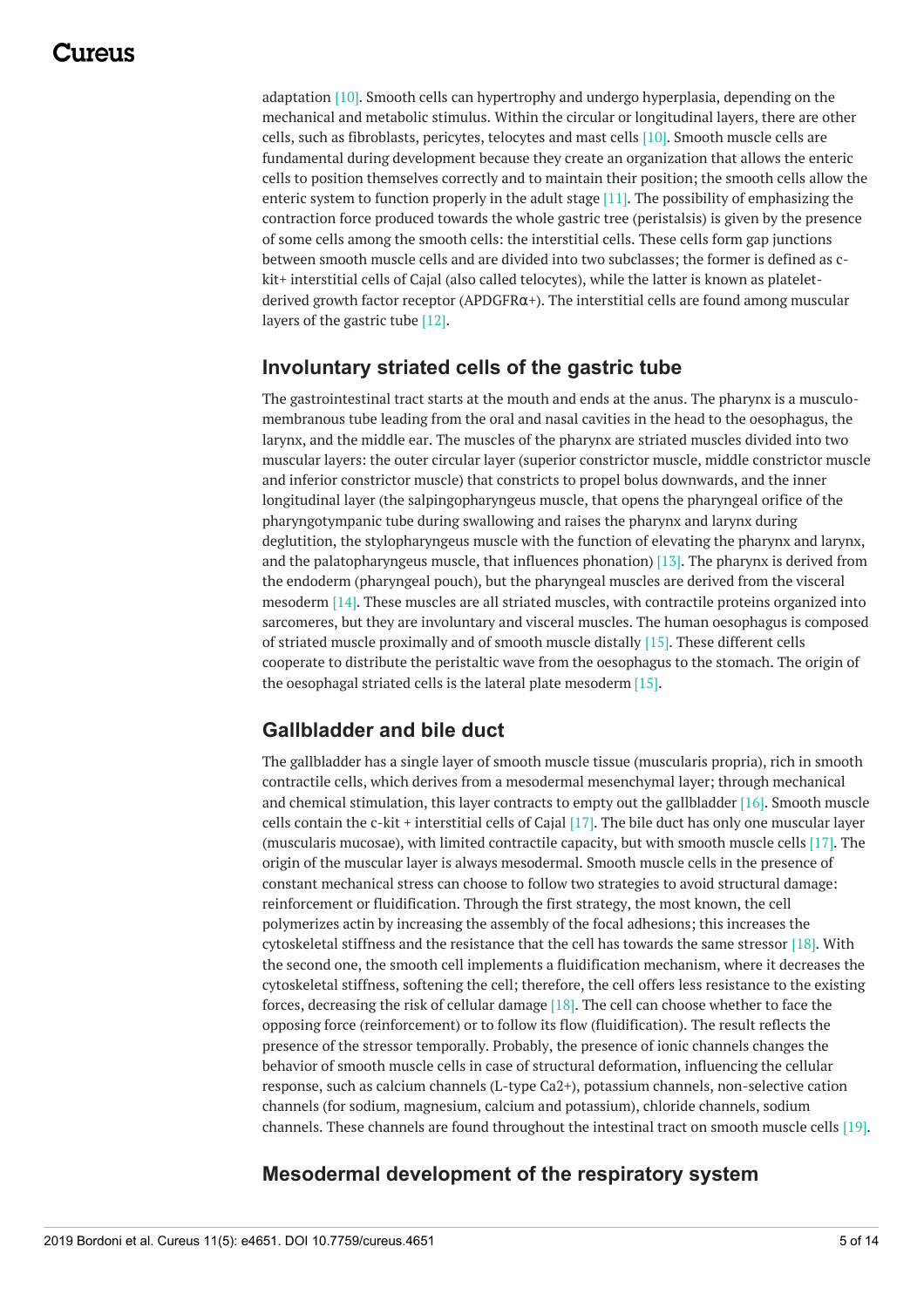## 117A119

The larynx begins to develop during the first 10 weeks of gestation of the embryological period; the larynx, as does the entire respiratory system, originates from the laryngotracheal diverticulum, an evagination of the laryngotracheal groove or (shower) [20]. The laryngotracheal diverticulum (endoderm) is in front of the developing foregut. The diverticulum lengthens caudally (vertical slit) and is covered by a visceral mesoderm. The endoderm will originate the epithelium lining and the attached glands, while the mesoderm will generate the lamina propria, the cartilaginous structures and the vascular system [20]. The cartilages and laryngeal muscles derive from the IV and VI pharyngeal arch (mesoderm). The proliferation of the mesoderm in the cranial end of the diverticulum forms a pair of arytenoids, which transform the primitive glottis into laryngeal access by growing towards the tongue. The recesses will differ in vocal membranes and vestibular membranes (true and false vocal cords, respectively). The epiglottis develops from a proliferation of the mesenchyme of the third and fourth pharyngeal arch. The same proliferation forms the posterior one-third of the tongue. The muscles are innervated by the laryngeal ramifications of the vagus nerve [20]. The laryngotracheal diverticulum continues to grow to make space for trachea and lungs. The larynx is an organ of phonation, it assists the act of coughing and protects the trachea against food aspiration. The larynx is composed of three pairs of small cartilages (arytenoid, corniculate, cuneiform) and three large unpaired cartilages (thyroid, cricoid, epiglottis) but there are two synovial articulations or laryngeal joints: cricothyroid and cricoarytenoid [21]. The muscles of the larynx are divided into extrinsic muscles (above and below the hyoid bone) and intrinsic muscles, that are responsible for controlling sound production, as the lateral cricoarytenoid muscles and the posterior cricoarytenoid muscles [21]. We should consider the visceral joint, the visceral striated muscles and the laryngeal cartilages to define the fascia. The laryngotracheal diverticulum grows caudally covered by visceral mesoderm and it widens progressively to the terminal portion, where it forms a lung bud; the respiratory diverticulum also develops the trachea, while the respiratory bud splits into two extroflections to form primitive bronchial buds. These buds immediately form secondary and tertiary bronchial gems [22].

#### **Trachea**

The inner part of the trachea, the epithelium and the glandular structures have an endodermal origin; instead, its antero-lateral incomplete cartilaginous structure and the posterior part have a mesodermal origin; the posterior part joins the cartilage rings made of laryngeal muscles or smooth muscle fibres [22]. The posterior tracheal wall, that is in contact with the oesophagus and is behind it, adapts to the oesophagal peristalsis; in fact, the cartilaginous rings are incomplete to allow the trachea to collapse slightly so that food can pass down the oesophagus. During embryological development, the mesoderm influences the internal conformation of the trachea through some growth factors, such as fibroblast growth factor-10 (FGF-10), epidermal growth factor (EGF), insulin-like growth factor-1 (IGF-1), stimulating the endoderm. In a fully developed trachea, the mesoderm maintains its shape, through the cartilage rings, and its function, through smooth muscle contraction [22]. The tracheal epithelium, that forms the internal mucous membrane, is formed by basal and ciliated cells-club and globet secretory; the trachea in its proximal portion has a larger number of basal cells [23]. The smooth muscle cells allow the movement of epithelial cells. Muscle cells produce oscillatory contraction waves steadily (like peristalsis). The activation of L-type voltage-dependent calcium channels (LVDCCs) allows Ca2+ to enter the cytosol; this increase in calcium will activate the opening of Clca channels, which will mediate chloride efflux and membrane depolarization, also activating LVDCCs for an optimal contraction. The calcium concentration in the cytosol is managed by Na+-Ca2+ exchanger (NCX), that places one calcium molecule in the extracellular space and three sodium molecules in the cytoplasm, inducing a decreased amount of calcium and muscles relaxation [24]. Rhythmic contraction is supported by the deformation of the contractile smooth cell [24]. Cytoplasmic calcium activates Ca2+/calmodulin-dependent Myosin lightchain kinase (MYLC or MLCK) that phosphorylates a specific myosin light chain (RLC)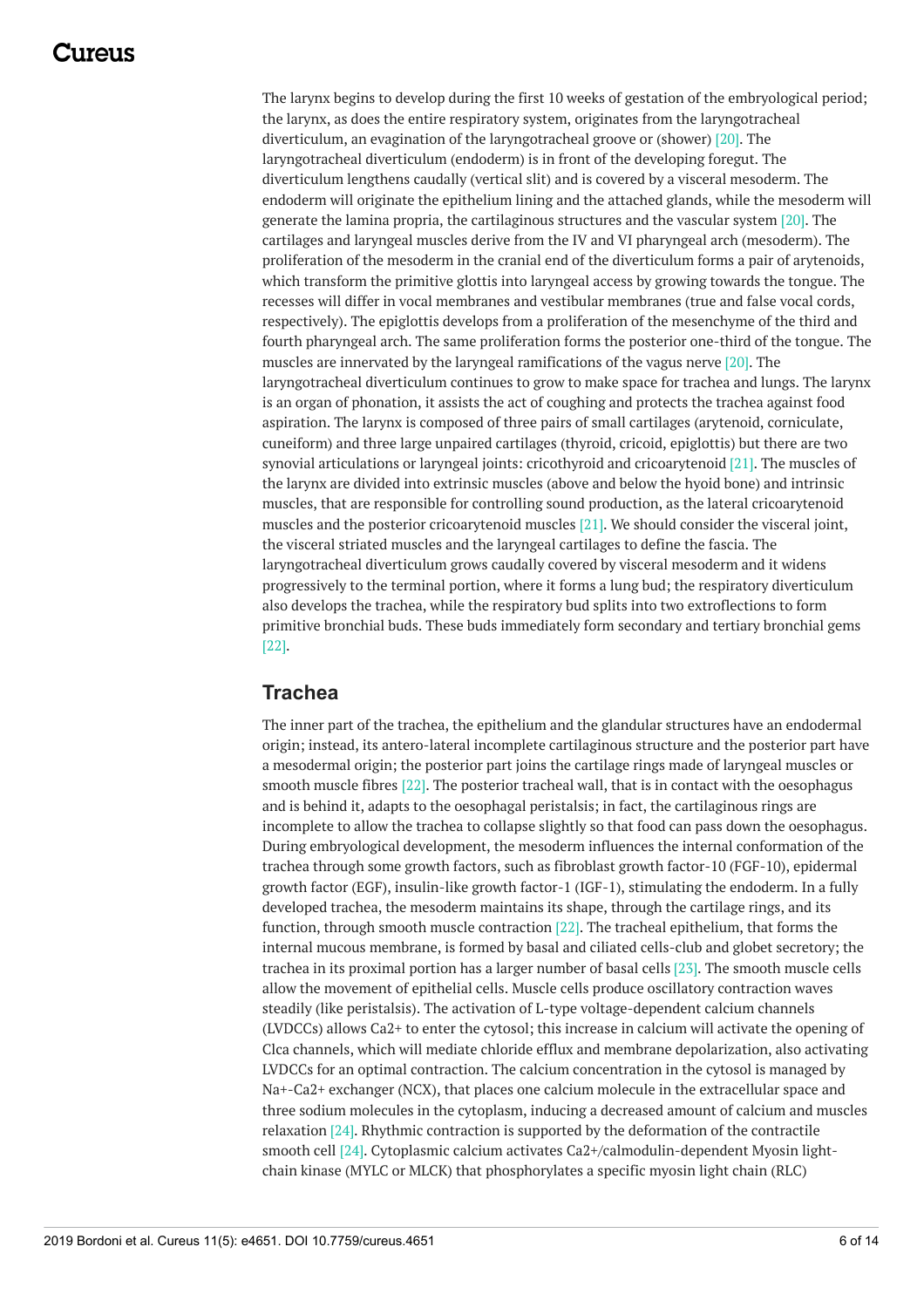associated with the actin to produce contractile strength. A decrease in calcium activates the Myosin-light-chain phosphatase (MLCP) enzyme that dephosphorylates RLC, producing muscle relaxation. The smooth muscle behind the trachea and the cartilage (the inner layer) does not have interstitial cells, contrary to gastrointestinal smooth muscle cells [25]. Potassium channels activity (Kv7.5) is another mechanism that reduces intracellular calcium and allows muscle relaxation, through the hyperpolarization of the cell membrane and the mechanism allowing sodium and calcium to enter the cell and potassium to exit the cell [26]. The trachea has the function to humidify incoming air and to expel substances, organisms and particles from the immune and respiratory system by cyclic movements of the epithelium smooth muscle; the seromucous gland is interposed in the connective tissue and is influenced by the mechanotransduction stimuli of the smooth muscle cells [22]. The innervation of the trachea is derived from branches of the recurrent vagus nerve and the anterior pulmonary plexus.

### **Bronchi**

The respiratory bud forms the primitive bronchial buds, dividing into two extroflexions during the fifth week of pregnancy. These immediately form secondary and tertiary bronchial buds [22]. A bronchus is a passage of airway in the respiratory system that conducts air into the lungs. The first bronchi to branch from the trachea are the right main bronchus and the left main bronchus (carina of the trachea). These two bronchi have the same structure and they enter the lungs at each hilum, where they branch into narrower secondary bronchi, and these branch into narrower tertiary bronchi, forming the respiratory tree. While the two main bronchi and part of the secondary bronchi are extrapulmonary bronchi, after entering the lungs the bronchi become the intrapulmonary bronchi. The respiratory tree includes the bronchi and bronchioles and it ends in the lung parenchyma as terminal bronchioles. The outer cartilaginous and muscular layer derives from the mesoderm, while the innermost and middle layer (ciliary and mucous) derives from the endodermal sheet. The bronchi are innervated by the sympathetic and parasympathetic plexus (tonic activity in smooth muscles); the neurotransmitters are the catecholamines for β receptors in the sympathetic system and the acetylcholine in the parasympathetic system [22].

#### **Lungs**

Endoderm and mesoderm contribute to lung development. The pulmonary epithelium derives from the ventral endoderm, while the pulmonary parenchyma origins from the mesoderm; the parietal pleura will result from the lateral mesoderm, while the visceral pleura will result from the visceral mesoderm <a>[27-28]</a>. In the process of lung development, we can identify five phases: embryological phase; pseudoglandular phase; canalicular phase; saccular phase; alveolar phase. The embryological phase includes (four to seven weeks), during which the pulmonary buds appear from the endodermal primitive gut tube; the lobular structures of the future lungs begin to form during this stage [29]. In the second phase (seven to 15 weeks), the lungs continue to be branched, and structures such as cartilage, smooth muscle cells, mucous glands and the epithelium begin to form [29]. The first fetal breath appears between the 10th and 11th week. During the canalicular phase (16 to 26 weeks), the lungs prepare the space for the alveoli and the lung volume increases. During the saccular phase (24 to 38 weeks), the pulmonary arborization ends and the differentiation of alveolar epithelial cells continues. The alveolar phase is the process of alveolar formation, from 36 weeks to three years of age, and according to some authors, this growth persists up to 21 years [29]. Before birth, the pulmonary epithelium has many chloride channels for the amniotic fluid; after birth, a decrease of chloride channels occurs due to an increase in sodium channels to absorb water, stimulated by betaadrenergic signals [29]. The mesoderm gives multiple biochemical and structural information to the lungs [27]. From the mesoderm derives the fibroblast growth factor-10 (FGF-10) (essential for growth and survival), bone morphogenetic protein-4 (Bmp4) (for growth of pulmonary epithelium), and other substances needed for the differentiation of the lung mesoderm (sonic hedgehog homolog or Shh, Wingless-related integration site or Wnts, vascular endothelial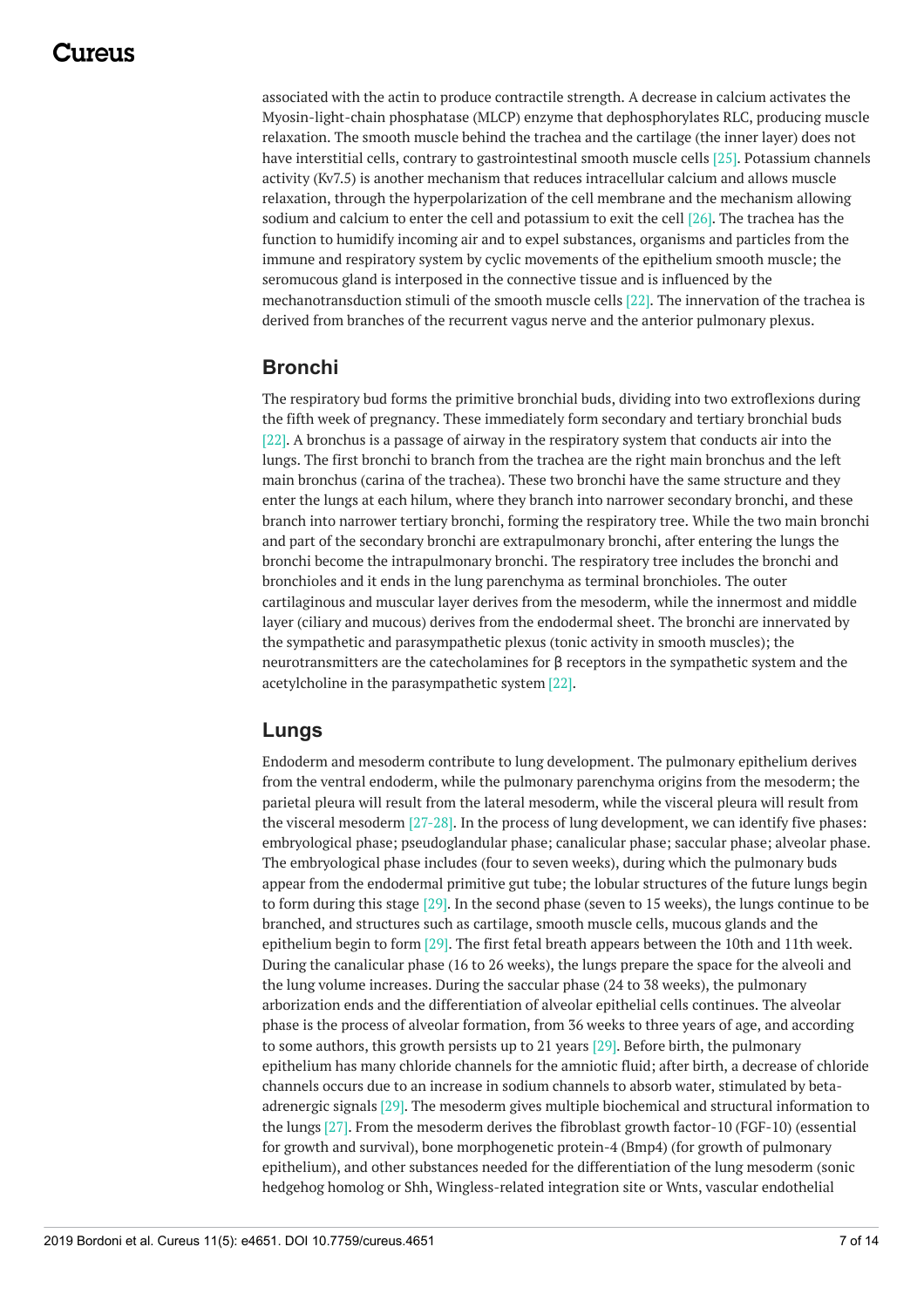growth factor or VEGF, platelet-derived growth factor or PDGF, transforming growth factor beta or TGF-β), such as pericytes, parabronchial smooth muscle cells, and myofibroblasts [30]. The mechanical movement of the formed lungs allows to stimulate the tissue derived from the mesoderm and to adapt to the environment for maintaining their shape and function [27]. For example, sensory receptors in the visceral pleura mediate mechanical and pain signals towards the central nervous system; this mechanism allows the visceral pleura to adapt and implement responses to deal with possible pathogens. Furthermore, this pleural receptor capacity allows mechanical information to be transmitted to the whole lung so that the respiratory acts are more effective [28]. Mechanical stimulation of the parenchymal and pleural tissue can also stimulate ion channels (sodium and potassium), which will stimulate smooth muscle cell responses [31]. The innervation of the lungs is complex due to the intervention of somatic fibres (intercostal nerves), sympathetic and parasympathetic fibres [28].

### **Spleen**

The development of the spleen starts around the fifth week of gestation, deriving from the visceral mesoderm. Until the fifth month of gestation, when the bone marrow begins to function, the spleen has important hematopoietic functions. After birth, no significant hematopoietic function remains (except in pathological conditions) [32]. The spleen is a large lymphoid organ located in the abdominal cavity, on the left, beneath the diaphragm. It is surrounded by a thick connective capsule (parenchyma) with numerous connective tissue septa, which penetrate the spleen without dividing it into lobes but forming a fine reticular texture that supports the parenchyma. The parenchyma of the spleen contains two main types of tissue, white pulp and red pulp, separated by the marginal zone that is a highly transited area that receives large amounts of blood from the general circulation; furthermore, within the marginal zone there exist two types of macrophages that are unique to this area. The red pulp filters the blood of antigens, microorganisms, and defective or worn-out red blood cells; the white pulp activates the immune response in the presence of antigens [32]. The innervation follows the vascular system in the hilum of the spleen and inside it, the vagal branches always remain in contact with the blood vessels [33]. The spleen is rich in fibroblasts and smooth muscle cells with alpha-actin (and other proteins, such as cytokeratins, and laminins): these structures constitute the parenchyma [34]. The presence of contractile proteins is not enough to change the mechanical or morphological properties of the parenchyma. The mechanisms of mechanotransduction in the spleen during diaphragm movement, the resistance which comes from other organs or the adaptive splenic ability to vary the blood and lymphatic shear stress, is not yet known.

### **Peritoneum**

The peritoneum is the largest of the serous membranes, with a surface area of 1.8 m  $^2$ . The peritoneum is a thin, transparent serous membrane that consists of two layers: it forms the lining of the abdominal cavity and part of the pelvic cavity (parietal peritoneum) and it covers the surfaces of most of the contained viscera (visceral peritoneum), fixing them to the abdominal wall through mesenteries and ligaments. The peritoneum formation begins in the gastrulation stage with the coelom formation. The peritoneal cavity derived from the caudal end of the coelomic cavity, while the peritoneal membrane derived from the mesoderm (between the 25th and 28th day). The parietal peritoneum is derived from the parietal mesoderm, while the visceral peritoneum is derived from the visceral mesoderm; an exception is the visceral peritoneum of the liver, which is derived from the parietal mesoderm. The peritoneum gives rise to many connected structures, as visceral ligaments, the mesentery, Toldt's fascia, greater omentum and lesser omentum, and it is in contact with different abdominal and pelvic viscera, always remaining a unique structure. The peritoneum consists of three layers: the mesothelium, the lamina basal and the submesothelial stromal layer. The innermost layer of the peritoneum, the mesothelium, is a single layer of mesothelial cells, with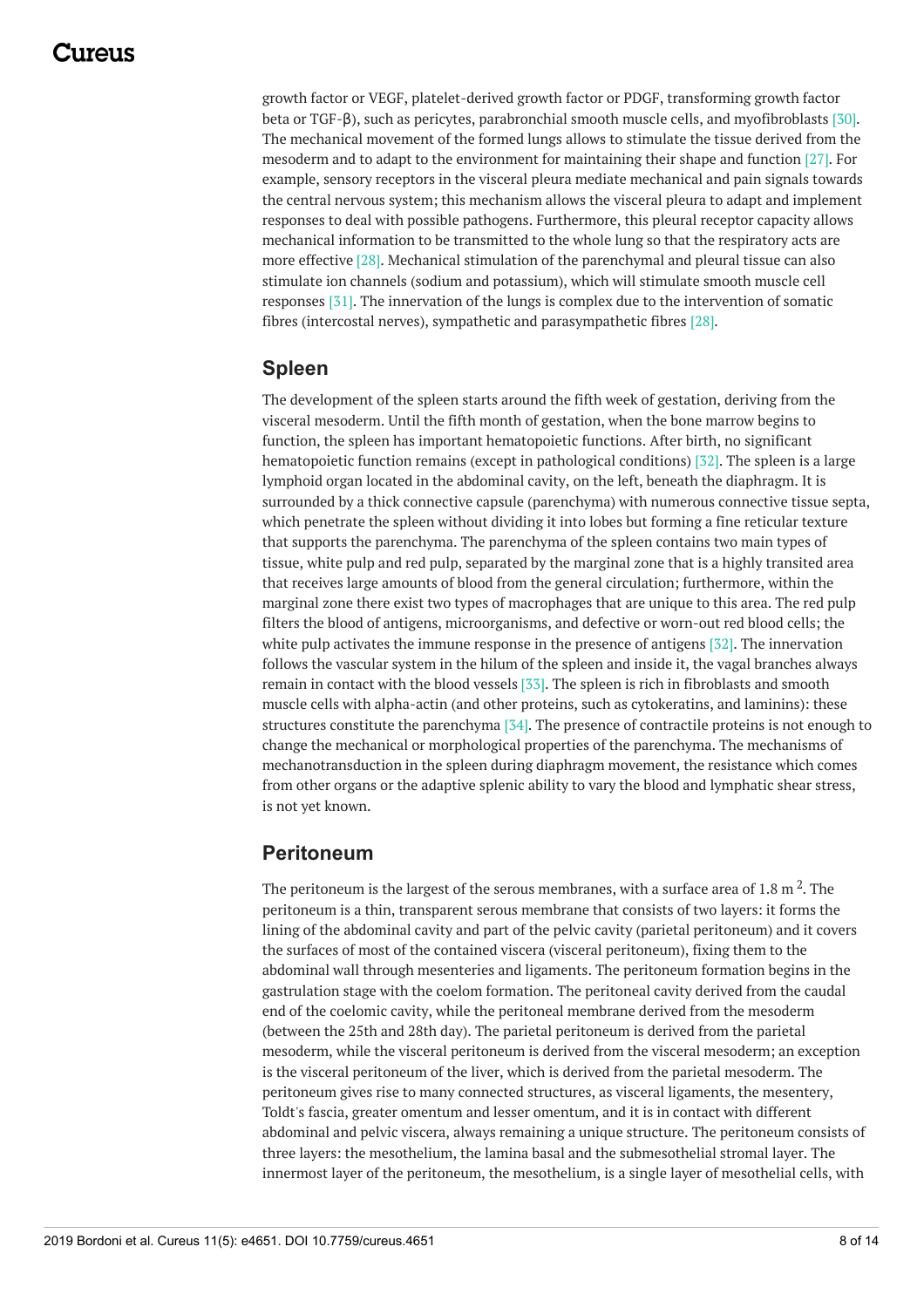epithelial and mesenchymal properties; the cellular morphology depends on the properties of the viscera (flattened, cuboidal and mixed). Mesothelial cells are connected by intercellular junctions (gap junctions, tight junctions, desmosomes), and they can differentiate into adipocytes in case of metabolic needs. The lamina basal supports the previous layer and it is composed of extracellular matrix (type IV collagen, laminin). The submesothelial stromal layer is rich in elastic cellular structures that form an elastic lamina, such as type I collagen, laminin, fibronectins, glycosaminoglycans, fibroblasts, proteoglycans, fat cells, blood and lymphatic vessels and neural pathways. This layer is also known as the interstice. The submesothelial stroma is in connection with the intestinal serosa (outermost layer) in the mesentery: the connective tissue of the mesentery is in continuity with the elastic tissue of the intestine [35]. The mesentery is a contiguous set of tissues that attaches the intestines (jejunum and ileum) to the posterior abdominal wall and is formed by the double fold of peritoneum; the mesentery derives from the lateral plate of the mesoderm [8]. The parietal peritoneum is innervated by the spinal nerves: cranially by the phrenic nerve and caudally by the thoracoabdominal nerves and the lumbosacral plexus. The obturator nerve innervates the parietal peritoneal portion of the pelvis [35]. The receptors in the parietal peritoneum are pressure sensitive (important for mechanotransduction) and heat sensitive, as well as nociceptive receptors. The innervation of the visceral peritoneum is complex and concerns the celiac and mesenteric sympathetic plexus, as well as the parasympathetic system: the receptors are sensitive to stretch and to chemical stimuli (mechanotransduction) [35].

#### **Urogenital system**

The genitourinary system develops from the intermediate mesoderm or nephrogenic cord, except for the bladder and the urethra epithelium which have an endodermal origin. The nephrogenic cords are bilateral mesenchymal densities that extend from the cervical to the sacral tract. These cords take on a metameric aspect in the cervical tract and in the first thoracic tract (nephrotomes). The cervical nephrotomata that develop first give rise to the pronephros, and the upper thoracic and lumbar ones subsequently evolve in the mesonephros and the remaining lumbar and sacral blastema forms the metanephros. The pronephros disappears after one day (between 24 and 25 days), to be replaced by the mesonephros; the pronephros generates, before disappearing, an epithelial duct or nephritic duct or pronephric excretory duct [36]. The proximal tract of this duct disappears, while the distal portion connects to the duct/tubule of the mesonephros. The medial part of each mesonephric tubule connects with capillaries to form Bowman's capsule, constituting a filtration unit known as the renal corpuscle; the lateral part of each mesonephric tubule continues as a mesonephric duct or Wolffian duct [36]. The mesonephros regresses to give space to the metanephros; the latter originates from two distinct buds. Thus, we have the ureteric gem and the metanephrogenic blastema or nephrogenic mesoderm, which will stimulate a reciprocal differentiation generating the collector and the excretory system. The collector system originates from a diverticulum of the Wolffian duct, the ureteric bud (near the cloaca) surrounded by metanephric tissue; the proximal part of this diverticulum represents the future ureter while the dilated portion repeatedly divides and forms the pelvis, the renal calyces, the channels and the collecting tubules of the definitive kidney [36]. The metanephrogen blastema, the last part of the nephrogenic cord, will form the future excretory system. The neurotrophic factor derived from glial cells (GDNF) represents the primary branching stimulator of the ureteric bud, while fibroblast growth factor-8 (FGF-8) allows the branching and lengthening of the ureteric bud. Other growth factors are the Wingless-related integration site-8 (Wnt-8) (for the sequential formation of the pronephros and mesonephros) and the bone morphogenetic protein (BMP) (important for the branching and lengthening of the ureteric bud) [36-37]. Kidneys development is based on a strong mechanical component (mechanotransduction). The direction of the cells that will form the definitive kidney is caudal; continuing to form cells (mesonephros), the latter will undergo an elongation. The cells can duplicate themselves, through Wnt-8, to be resistant to mechanical stretch tension [37]. The mesoderm then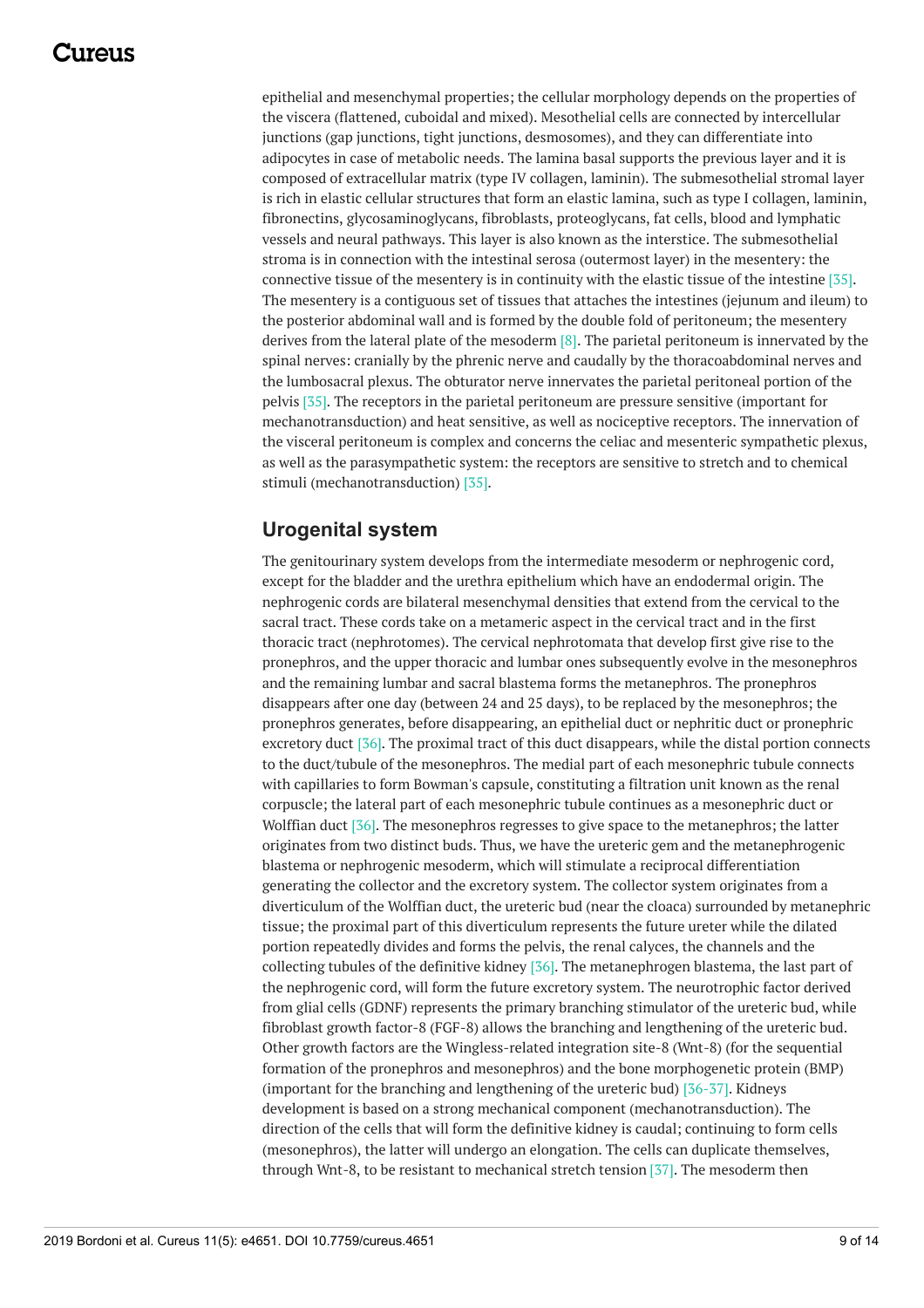will stimulate the endoderm, via FGF-2, to build the epithelial layer of kidneys and ureter [38]. The final kidney forms initially in the pelvic region and then rises into the lumbar region; this displacement will cause the lengthening of the ureter, rich in smooth muscle cells [36]. The finished kidney is covered by a fibrous capsule, a thin connective tissue covered with fat and the renal fascia; below the fibrous capsule, there is the renal parenchyma, separated from the muscle tissue of the kidney. In these three renal layers, there are many connective cells, fibroblasts and smooth muscle cells capable of contracting, telocytes and podocytes, as well as multiple vessels and related connective cells (pericytes) [39]. Below the parenchyma, we find the cortical area and finally the medullary area [39]. Podocytes are cells capable of contracting, with low levels of alpha-actin; they are found in the glomeruli and in the corpuscles [38]. The blood vessels possess many cells capable of contracting, as well as the parietal cells of the Bowman capsule (cells with smooth muscle myosin) [39]. The cells and the structure of the kidney adapt to liquid stimuli (shear stress) and from mechanical stimuli originating in other tissues (diaphragm, viscera connected to kidneys). We still know very little about the physiology of the mechanotransduction capacity of the renal structures. The kidney is innervated by the sympathetic system [38].

## **Adrenal gland**

The adrenal gland begins to develop from the urogenital field, a condensation of celomic mesodermal cells, between the third and fourth week of gestation; the neural crest cells (ectoderm) will infiltrate the gland in transformation, which will form the medullary portion of the gland [40]. Towards the ninth week of gestation, the glandular primordium is completely enveloped by what will become the glandular capsule (connective tissue)  $[40]$ . In the gland, we can find three zones: the external glomerular area (for the synthesis of mineralocorticoids), the intermediate fasciculata zone (for the synthesis of glucocorticoids) and the most internal reticular zone (for the synthesis of androgens) [40]. The gland is innervated by the sympathetic celiac plexus. The glands are closed by the renal fat and the renal fascia  $[41]$ . The muscles of the head and neck have a double derivation, exactly as the adrenal gland: mesodermal and ectodermal origin [5]. It, therefore, can be considered fascia. We know little about the normal behaviour of the gland in front of mechanical stimuli.

### **Urinary bladder**

The urinary bladder is responsible for collecting the urine produced by the kidneys and transported by the ureters. The bladder derives from the endoderm, for the epithelial lining (urothelium), and from the mesoderm for the muscles (smooth muscle cells and fibroblasts) [42]. Muscle cells are the first to appear (seven to 10 weeks of gestation). At the end of the second trimester, the bladder loses its peristaltic conduit shape to become a container with small unordered movements; a circular musculature develops at the neck of the future bladder [42]. At the 15th week of gestation, the urethra presents involuntary striated muscles. The bladder is formed from the cranial portion of the primitive urogenital sinus, separated from the cloaca thanks to the urorectal septum. The primitive urogenital sinus expands by incorporating the terminal segments of the Wolffian duct (mesoderm) and ureters into the posterior part. The orifices will change position: those of the ureters pass up and to the side, while those of Wolff end up dragged down. These movements end up leaving part of the mesonephric tissues incorporated in the posterior wall of the bladder, forming a triangular-shaped structure that takes the name of trigon (triangular area whose posterior angles are constituted by the two ureteral orifices and the anterior angle from the internal urethral orifice) [43]. At the end of the third month, the allantois obliterates forming the cord that will suspend the bladder to the anterior wall of the abdomen, the urachus [43]. The bladder wall consists of different tissues: the internal mucous tunic (epithelium of lining), proper connective tunic or lamina propria, the tunica muscularis (smooth musculature, contains the detrusor muscle of the bladder), subdivided into three layers (inner or plexiform layer, middle or circular layer, outer or longitudinal layer); tunica adventitia (outer layer); serous membrane (formed by the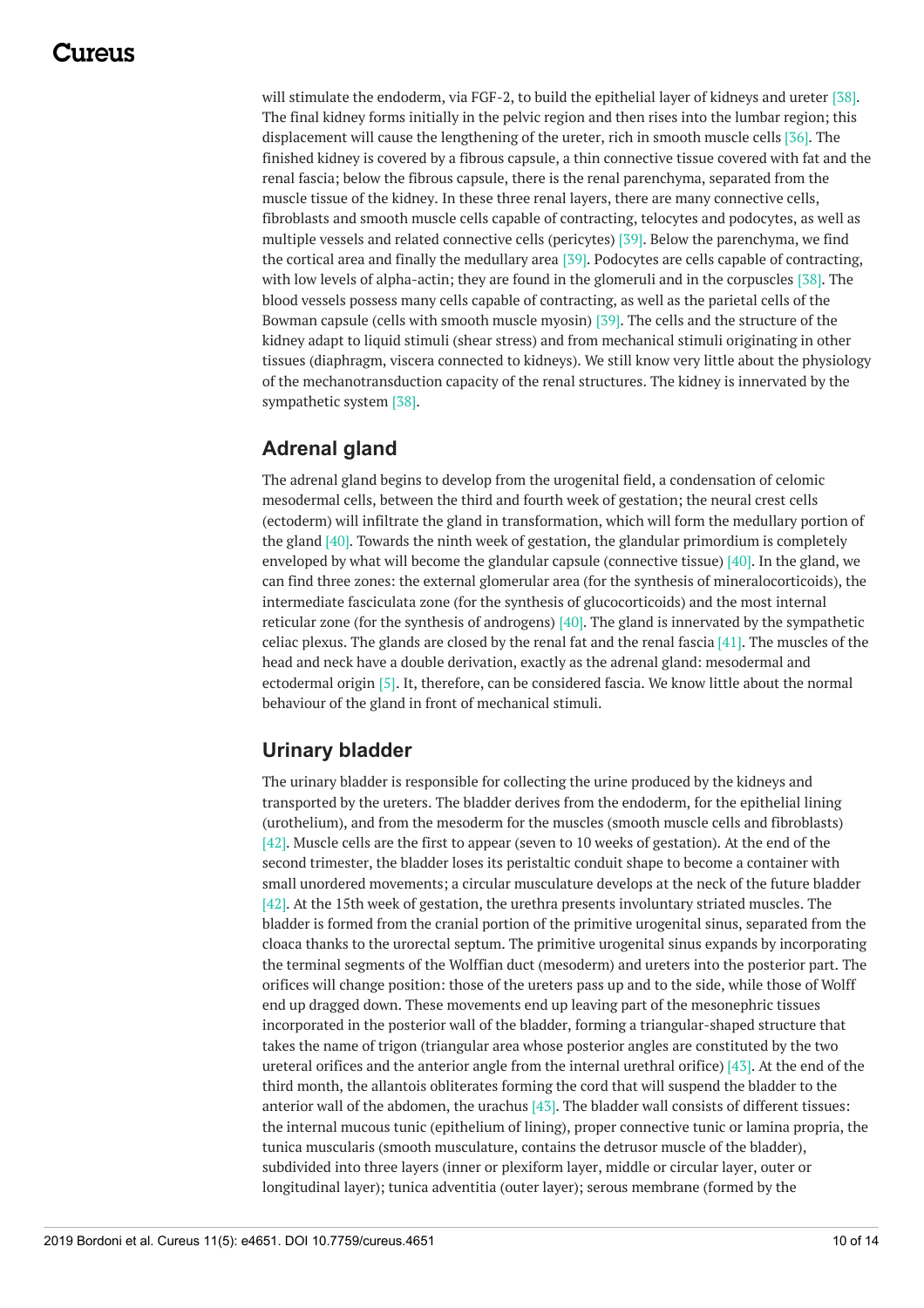peritoneum at the apex and in some parts of the bladder) [43]. The fundamental growth factors for correct bladder development and balanced growth between mesoderm and endoderm are different: SHH, bmp4, TGF-beta, fibroblast growth factor receptor 2 or FGFR2 [43]. The innervation of the bladder is very complex. Various structures intervene, such as the sacral parasympathetic nerves, the hypogastric sympathetic chain and the pudendal nerves [42].

#### **Genital organs**

The male and female gonads originate from the gonadal or genital crests; these consist of mesenchyme and cells of mesonephric origin. The gonads derive from the intermediate mesoderm [7]. The gonadal crest appears after about five weeks and gives rise to the sexual cords. In the sixth week, the genital crests are invaded by primordial germ cells (endodermal derivation from the yolk sac). Thanks to this cellular migration, the gonads begin to differentiate (males and females). In the male, some mesonephros tubules will participate in the formation of the genital system, while in the females these tubules will disappear [44]. The male sexual cord penetrates the medulla gonadal, forming the medullary cords of the testis; in testis cords, we will find the sustentacular cells of Sertoli and the interstitial Leydig cells. The mesonephros will form the ductus deferens and the ductuli efferentes [44]. In the female the sexual cord will form groups of irregular cells, which will occupy the medullary part of the ovary, developing the organization of the ovary. The presence of mesoderm is essential to maintain the correct sexual differentiation: testicles and ovaries [44]. The finished testicle is covered by the tunica vaginalis with a peritoneal origin (mesoderm); the testicle is constituted by the albuginea tunic, the parenchyma (with semiform and rectal tubules) and the stroma [45]. The testicles are rich in connective tissue, fibroblasts and smooth muscle fibres, as well as spermatic ducts  $[45]$ . The ovary is covered by the epithelium in continuation with the peritoneal mesothelium; below, there is a connective layer (false albuginea), the parenchyma, the cortical (fibroblasts, collagen fibres) and, deeply, the medullary area. The innervation of the testicle derives from the celiac plexus of the orthosympathetic which reaches the testicle following the blood vessels and forming a rich testicular plexus which also receives a parasympathetic component from the deferential plexus. The ovarian innervation comes through the arterial vessels around which they form the uterus-ovarian plexus, part of the celiac plexus; these are adrenergic and cholinergic myelinated fibres, mostly destined for vasomotor innervation [45].

#### **Uterus**

At about the eighth week, the uterus, fallopian tubes and upper third of the vaginal canal develop from the mesonephric duct, thanks to the absence of Mullerian inhibiting factor, that is present in males [46]. We can find three layers in the uterus: the endometrium (the internal mucosa), the myometrium (the muscular layer with smooth muscle cells), the most external or serosa/perimetrium layer. The somatic innervation derives from T11/T12, the parasympathetic innervation comes from S2/S4, while the sympathetic innervation derives from the hypogastric plexus [46].

## **Conclusions**

Tissues consist of smooth muscle and non-voluntary striated musculature, originated from the mesoderm and with the properties described, they have never been properly considered. They are some of the viscera present in the mediastinum, in the abdomen and in the pelvic floor. The article highlights the presence of smooth and visceral striated muscle cells in different organs, underlying the mesodermal origin. Mesoderm during organogenesis is essential for giving shape and function to organs. Osteopathic clinical practice and teaching osteopathic medicine include the visceral manual approach. Knowing that some viscera satisfy the definition of what fascial tissue is, will allow the osteopath to improve its practice. In the second part of the article, we will give a conclusive definition of fascia and we will explain the embryological development of the heart and we will see how the fascial tissue can be subject to manual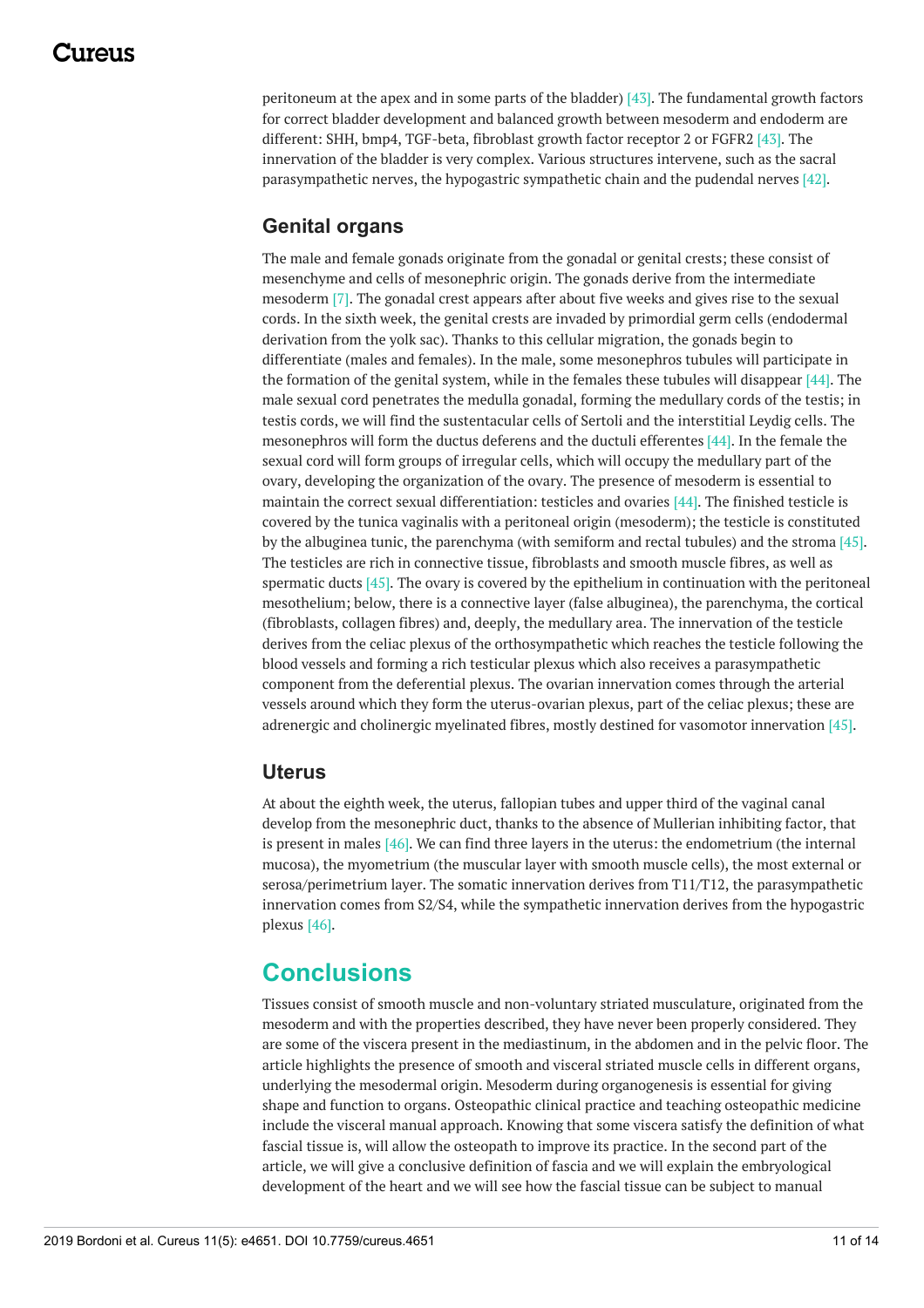treatment.

# **Additional Information**

#### **Disclosures**

**Conflicts of interest:** In compliance with the ICMJE uniform disclosure form, all authors declare the following: **Payment/services info:** All authors have declared that no financial support was received from any organization for the submitted work. **Financial relationships:** All authors have declared that they have no financial relationships at present or within the previous three years with any organizations that might have an interest in the submitted work. **Other relationships:** All authors have declared that there are no other relationships or activities that could appear to have influenced the submitted work.

## **References**

- 1. Bordoni B, Laganà MM: Bone tissue is an [integral](https://dx.doi.org/10.7759/cureus.3824) part of the fascial system . Cureus. 2019, 11:e3824. Accessed: May 10, 2019: [10.7759/cureus.3824](https://dx.doi.org/10.7759/cureus.3824)
- 2. Zügel M, Maganaris CN, Wilke J, et al.: Fascial tissue research in sports medicine: from molecules to tissue adaptation, injury and [diagnostics.](https://dx.doi.org/10.1136/bjsports-2018-099308) Br J Sports Med. 2018, 52:1497. [10.1136/bjsports-2018-099308](https://dx.doi.org/10.1136/bjsports-2018-099308)
- 3. Bordoni B, Marelli F, Morabito B, Sacconi B: The [indeterminable](https://dx.doi.org/10.1016 / S2095-4964 60351-0) resilience of the fascial system. J Integr Med. 2017, 15:337-343. 10.1016 / [S2095-4964](https://dx.doi.org/10.1016 / S2095-4964 60351-0) 60351-0
- 4. Bordoni B, Lintonbon D, Morabito B: Meaning of the solid and liquid band to reconsider the model of biotensegrity. Cureus. 2018, 10:2922. [10.7759/cureus.2922](https://dx.doi.org/10.7759/cureus.2922)
- 5. Bordoni B, Marelli F, Morabito B, Castagna R, Sacconi B, Mazzucco P: New proposal to define the fascial system. [Complement](https://dx.doi.org/10.1159 / 000486238) Med Res. 2018, 25:257-262. 10.1159 / [000486238](https://dx.doi.org/10.1159 / 000486238)
- 6. Bordoni B, Marelli F, Morabito B, Castagna R: A new concept of biotensegrity [incorporating](https://dx.doi.org/10.1177 / 2515690X18792838) liquid tissues: blood and lymph. J Evid Based Integr Med. 2018, 23:1-10. 10.1177 / [2515690X18792838](https://dx.doi.org/10.1177 / 2515690X18792838)
- 7. Fotos J, Olson R, Kanekar S: Embryology of the brain and molecular genetics of central nervous system [malformation.](https://dx.doi.org/10.1053/j.sult.2011.02.011) Semin Ultrasound CT MR. 2011, 32(3):159-66. [10.1053/j.sult.2011.02.011](https://dx.doi.org/10.1053/j.sult.2011.02.011)
- 8. McLin VA, Henning SJ, Jamrich M: The role of the visceral mesoderm in the development of the gastrointestinal tract. Gastroenterology. 2009, 136:2074-91. [10.1053/j.gastro.2009.03.001](https://dx.doi.org/10.1053/j.gastro.2009.03.001)
- 9. Eddinger TJ: Smooth [muscle-protein](https://dx.doi.org/10.1002/ar.22970) translocation and tissue function . Anat Rec (Hoboken). 2014, 297:1734-46. [10.1002/ar.22970](https://dx.doi.org/10.1002/ar.22970)
- 10. Gabella G: Cells of visceral smooth [muscles](https://dx.doi.org/10.1540/jsmr.48.65). J Smooth Muscle Res. 2012, 48:65-95. [10.1540/jsmr.48.65](https://dx.doi.org/10.1540/jsmr.48.65)
- 11. Graham HK, Maina I, Goldstein AM, Nagy N: Intestinal smooth muscle is required for the enteric nervous system. J Anat. 2017, 230:567-574. [10.1111/joa.12583](https://dx.doi.org/10.1111/joa.12583)
- 12. Sanders KM, Kito Y, Hwang SJ, Ward SM: Regulation of [gastrointestinal](https://dx.doi.org/10.1152 / physiol.00006) smooth muscle function by interstitial cells. Physiology (Bethesda). 2016, 31:316-26. 10.1152 / [physiol.00006](https://dx.doi.org/10.1152 / physiol.00006)
- 13. Inamoto Y, Saitoh E, Okada S, et al.: Anatomy of the larynx and pharynx: effects of age, gender and height revealed by [multidetector](https://dx.doi.org/10.1111 / joor.12298) computed tomography. J Oral Rehabil. 2015, 9:670-7. 10.1111 / [joor.12298](https://dx.doi.org/10.1111 / joor.12298)
- 14. Mandal A, Holowiecki A, Song YC, Waxman JS: Wnt signaling balances specification of cardiac and pharyngeal muscle fields. Mech Dev. 2017, 143:32-41. [10.1016/j.mod.2017.01.003](https://dx.doi.org/10.1016/j.mod.2017.01.003)
- 15. [Gopalakrishnan](https://dx.doi.org/10.1016/j.devcel.2015.07.003) S, Comai G, Sambasivan R, Francou A, Kelly RG, Tajbakhsh S: A cranial mesoderm origin for esophagus striated muscles. Dev Cell. 2015, 34:694-704. [10.1016/j.devcel.2015.07.003](https://dx.doi.org/10.1016/j.devcel.2015.07.003)
- 16. Raparia K, Zhai QJ, Schwartz MR, Shen SS, Ayala AG, Ro JY: Muscularis mucosae versus muscularis propria in gallbladder, cystic duct, and common bile: smoothelin and desmin [immunohistochemical](https://dx.doi.org/10.1016/j.anndiagpath.2010.05.013) study. Ann Diagn Pathol. 2010, 14:408-12. [10.1016/j.anndiagpath.2010.05.013](https://dx.doi.org/10.1016/j.anndiagpath.2010.05.013)
- 17. Pasternak A, Gajda M, Gil K, et al.: Evidence of interstitial Cajal-like cells in human gallbladder. Folia Histochem Cytobiol. 2012, 50:581-5. [10.5603/19673](https://dx.doi.org/10.5603/19673)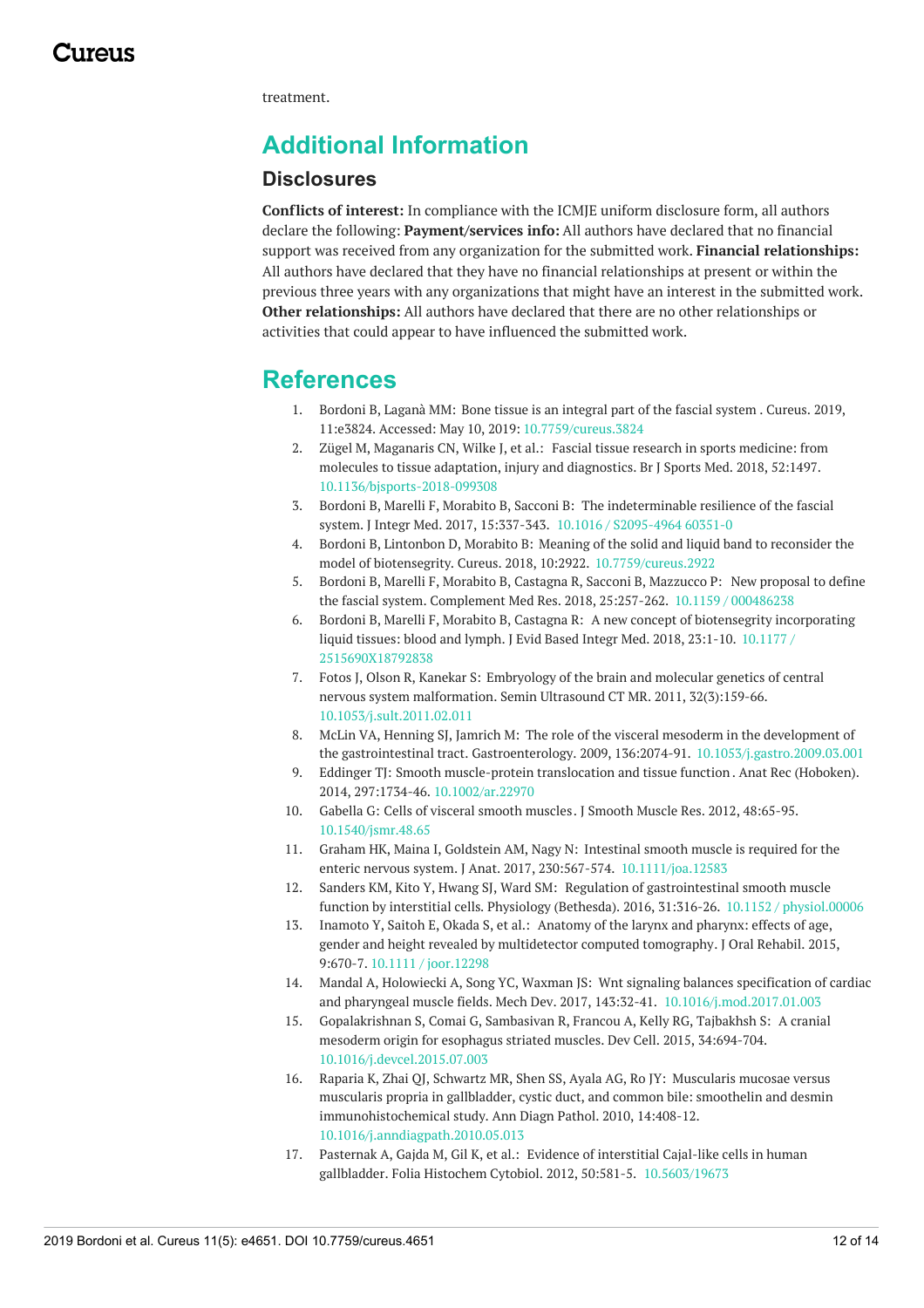- 18. Krishnan R, Park C, Lin Y, et al.: Reinforcement versus fluidization in cytoskeletal [mechanoresponsiveness.](https://dx.doi.org/10.1371/journal.pone.0005486) PLoS One. 2009, 4:5486. Accessed: May 10, 2019: [10.1371/journal.pone.0005486](https://dx.doi.org/10.1371/journal.pone.0005486)
- 19. Kraichely RE, Farrugia G: Mechanosensitive ion channels in interstitial cells of Cajal and smooth muscle of the gastrointestinal tract. [Neurogastroenterol](https://dx.doi.org/10.1111/j.1365-2982.2006.00880.x) Motil. 2007, 19:245-52. [10.1111/j.1365-2982.2006.00880.x](https://dx.doi.org/10.1111/j.1365-2982.2006.00880.x)
- 20. [Soerdjbalie-Maikoe](https://dx.doi.org/10.1007/s12024-008-9032-1) V, van Rijn RR: Embryology, normal anatomy, and imaging techniques of the hyoid and larynx with respect to forensic purposes: a review article. Forensic Sci Med Pathol. 2008, 4:132-9. [10.1007/s12024-008-9032-1](https://dx.doi.org/10.1007/s12024-008-9032-1)
- 21. Noordzij JP, Ossoff RH: Anatomy and [physiology](https://dx.doi.org/10.1016/j.otc.2005.10.004) of the larynx . Otolaryngol Clin North Am. 2006, 39:1-10. [10.1016/j.otc.2005.10.004](https://dx.doi.org/10.1016/j.otc.2005.10.004)
- 22. Brand-Saberi BEM, Schäfer T: Trachea: anatomy and [physiology](https://dx.doi.org/10.1016/j.thorsurg.2013.09.004). Thorac Surg Clin. 2014, 24:1- 5. [10.1016/j.thorsurg.2013.09.004](https://dx.doi.org/10.1016/j.thorsurg.2013.09.004)
- 23. Turcatel G, Millette K, Thornton M, Leguizamon S, Grubbs B, Shi W, Warburton D: Cartilage rings contribute to the proper embryonic tracheal epithelial [differentiation,](https://dx.doi.org/10.1152/ajplung.00127.2016) metabolism, and expression of inflammatory genes. Am J Physiol Lung Cell Mol Physiol. 2017, 312:196-207. [10.1152/ajplung.00127.2016](https://dx.doi.org/10.1152/ajplung.00127.2016)
- 24. Xu H, Zhao P, Zhang WJ, et al.: Generation and role of oscillatory contractions in mouse airway smooth muscle. Cell Physiol Biochem. 2018, 47:1546-1555. [10.1159/000490873](https://dx.doi.org/10.1159/000490873)
- 25. Gao N, Tsai MH, Chang AN, et al.: Physiological vs. [pharmacological](https://dx.doi.org/10.1113/JP274715) signalling to myosin phosphorylation in airway smooth muscle. J Physiol. 2017, 595:6231-6247. [10.1113/JP274715](https://dx.doi.org/10.1113/JP274715)
- 26. [Brueggemann](https://dx.doi.org/10.3390/ijms19082223) LI, Cribbs LL, Schwartz J, Wang M, Kouta A, Byron KL: Mechanisms of pkadependent potentiation of kv7.5 channel activity in human airway smooth muscle cells. Int J Mol Sci. 2018, 19:E2223. Accessed: May 10, 2019: [10.3390/ijms19082223](https://dx.doi.org/10.3390/ijms19082223)
- 27. Ornitz DM, Yin Y: Signaling networks regulating [development](https://dx.doi.org/10.1101/cshperspect.a008318) of the lower respiratory tract . Cold Spring Harb Perspect Biol. 2012, 4:a008318. Accessed: May 10, 2019: [10.1101/cshperspect.a008318](https://dx.doi.org/10.1101/cshperspect.a008318)
- 28. Finley DJ, Rusch VW: [Anatomy](https://dx.doi.org/10.1016/j.thorsurg.2010.12.001) of the pleura. Thorac Surg Clin. 2011, 21:157-63. [10.1016/j.thorsurg.2010.12.001](https://dx.doi.org/10.1016/j.thorsurg.2010.12.001)
- 29. Nikolić MZ, Sun D, Rawlins EL: Human lung development: recent progress and new challenges. Development. 2018, 145:163485. [10.1242/dev.163485](https://dx.doi.org/10.1242/dev.163485)
- 30. Morrisey EE, Hogan BL: Preparing for the first breath: genetic and cellular mechanisms in lung development. Dev Cell. 2010, 18:8-23. [10.1016/j.devcel.2009.12.010](https://dx.doi.org/10.1016/j.devcel.2009.12.010)
- 31. Brouns I, Pintelon I, Timmermans JP, Adriaensen D: Novel insights in the [neurochemistry](https://www.ncbi.nlm.nih.gov/pubmed/22128592) and function of pulmonary sensory receptors. Adv Anat Embryol Cell Biol. 2012, 211:1-115.
- 32. Varga I, Babala J, Kachlik D: Anatomic variations of the spleen: current state of terminology, classification, and [embryological](https://dx.doi.org/10.1007/s00276-017-1893-0) background. Surg Radiol Anat. 2018, 40:21-29. [10.1007/s00276-017-1893-0](https://dx.doi.org/10.1007/s00276-017-1893-0)
- 33. Verlinden TJM, van Dijk P, Hikspoors J, Herrler A, Lamers WH, Köhler SE: Innervation of the human spleen: A complete [hilum-embedding](https://dx.doi.org/10.1016/j.bbi.2018.12.009) approach. Brain Behav Immun. 2018, 77:92-100. [10.1016/j.bbi.2018.12.009](https://dx.doi.org/10.1016/j.bbi.2018.12.009)
- 34. Steiniger BS: Human spleen [microanatomy:](https://dx.doi.org/10.1111/imm.12469) why mice do not suffice . Immunology. 2015, 145:334-46. [10.1111/imm.12469](https://dx.doi.org/10.1111/imm.12469)
- 35. Kastelein AW, Vos LMC, de Jong KH, et al.: Embryology, anatomy, physiology and [pathophysiology](https://dx.doi.org/10.1016/j.semcdb.2018.09.007) of the peritoneum and the peritoneal vasculature. Semin Cell Dev Biol. 2018, 1084:952130019-3. [10.1016/j.semcdb.2018.09.007](https://dx.doi.org/10.1016/j.semcdb.2018.09.007)
- 36. Davidson AJ, Lewis P, Przepiorski A, Sander V: Turning mesoderm into kidney [epub ahead of print]. Semin Cell Dev Biol. 2018, [10.1016/j.semcdb.2018.08.016](https://dx.doi.org/10.1016/j.semcdb.2018.08.016)
- 37. Naylor RW, Han HI, Hukriede NA, Davidson AJ: Wnt8a expands the pool of embryonic kidney progenitors in zebrafish. Dev Biol. 2017, 425:130-141. [10.1016/j.ydbio.2017.03.027](https://dx.doi.org/10.1016/j.ydbio.2017.03.027)
- 38. McMahon AP: [Development](https://dx.doi.org/10.1016/bs.ctdb.2015.10.010) of the mammalian kidney . Curr Top Dev Biol. 2016, 117:31-64. [10.1016/bs.ctdb.2015.10.010](https://dx.doi.org/10.1016/bs.ctdb.2015.10.010)
- 39. Rusu MC, Mogoantă L, Pop F, Dobra MA: Molecular phenotypes of the human kidney: Myoid stromal [cells/telocytes](https://dx.doi.org/10.1016/j.aanat.2017.12.015) and myoepithelial cells. Ann Anat. 2018, 218:95-104. [10.1016/j.aanat.2017.12.015](https://dx.doi.org/10.1016/j.aanat.2017.12.015)
- 40. Lalli E: Adrenal cortex [ontogenesis](https://dx.doi.org/10.1016/j.beem.2010.10.009) . Best Pract Res Clin Endocrinol Metab. 2010, 24:853-64. [10.1016/j.beem.2010.10.009](https://dx.doi.org/10.1016/j.beem.2010.10.009)
- 41. Barwick TD, Malhotra A, Webb JA, Savage MO, Reznek RH: [Embryology](https://dx.doi.org/10.1016/j.crad.2005.04.006) of the adrenal glands